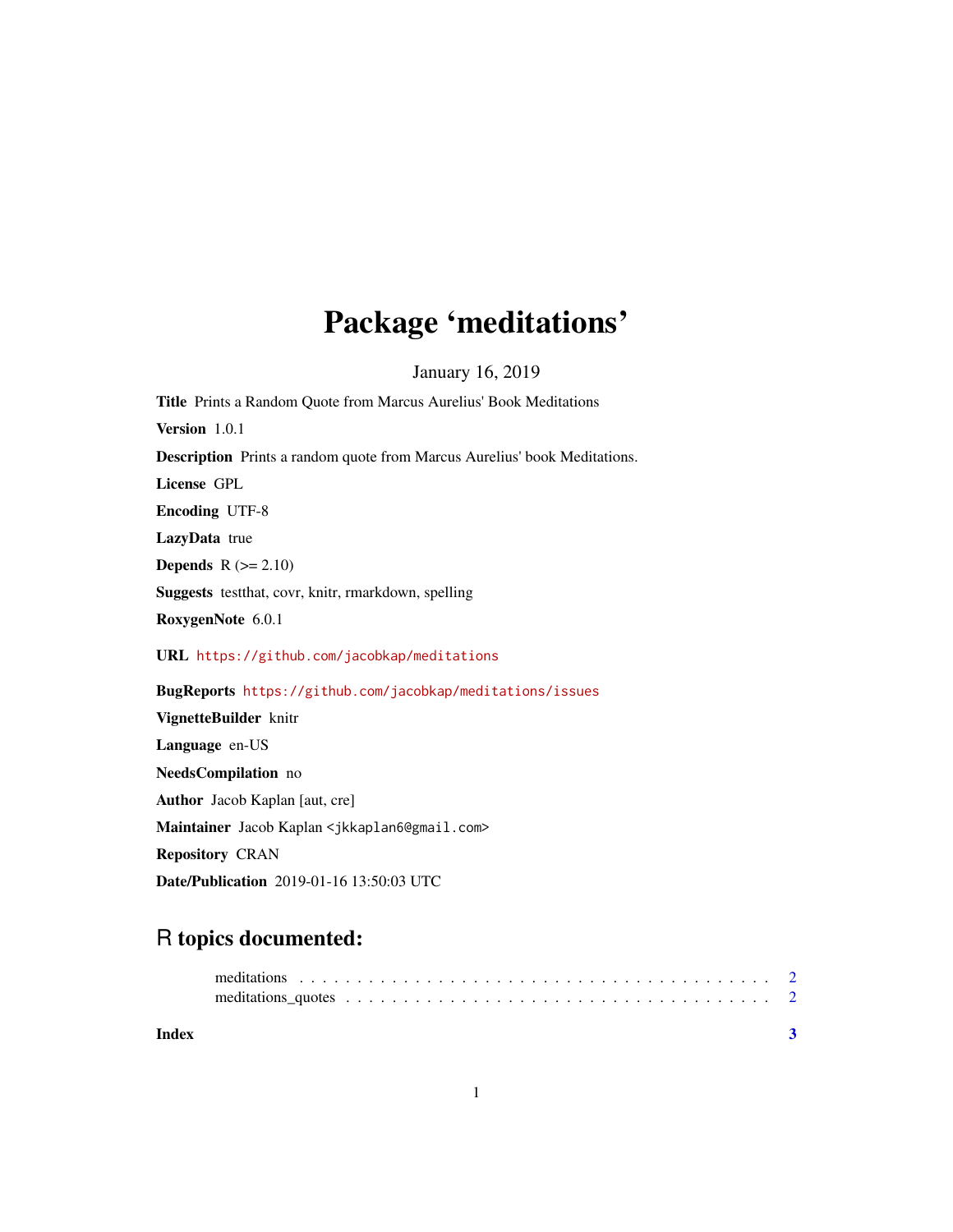<span id="page-1-0"></span>

#### Description

Get a random quote for Marcus Aurelius' book Meditations

#### Usage

```
meditations(number = NULL)
```
#### Arguments

number The number(s) of the quotes you want from meditations\_quotes. If NULL, returns random quote.

#### Value

A string containing the quote.

#### Examples

```
meditations()
meditations(497)
meditations(5)
```
meditations\_quotes *All 507 quotes from Marcus Aurelius' book Meditations*

#### Description

A dataset containing the complete list of quotes of Marcus Aurelius from Meditations

#### Usage

meditations\_quotes

#### Format

A data frame with 53940 rows and 10 variables:

quotes The text of the quote ...

#### Source

<http://classics.mit.edu//Antoninus/meditations.1.one.html>